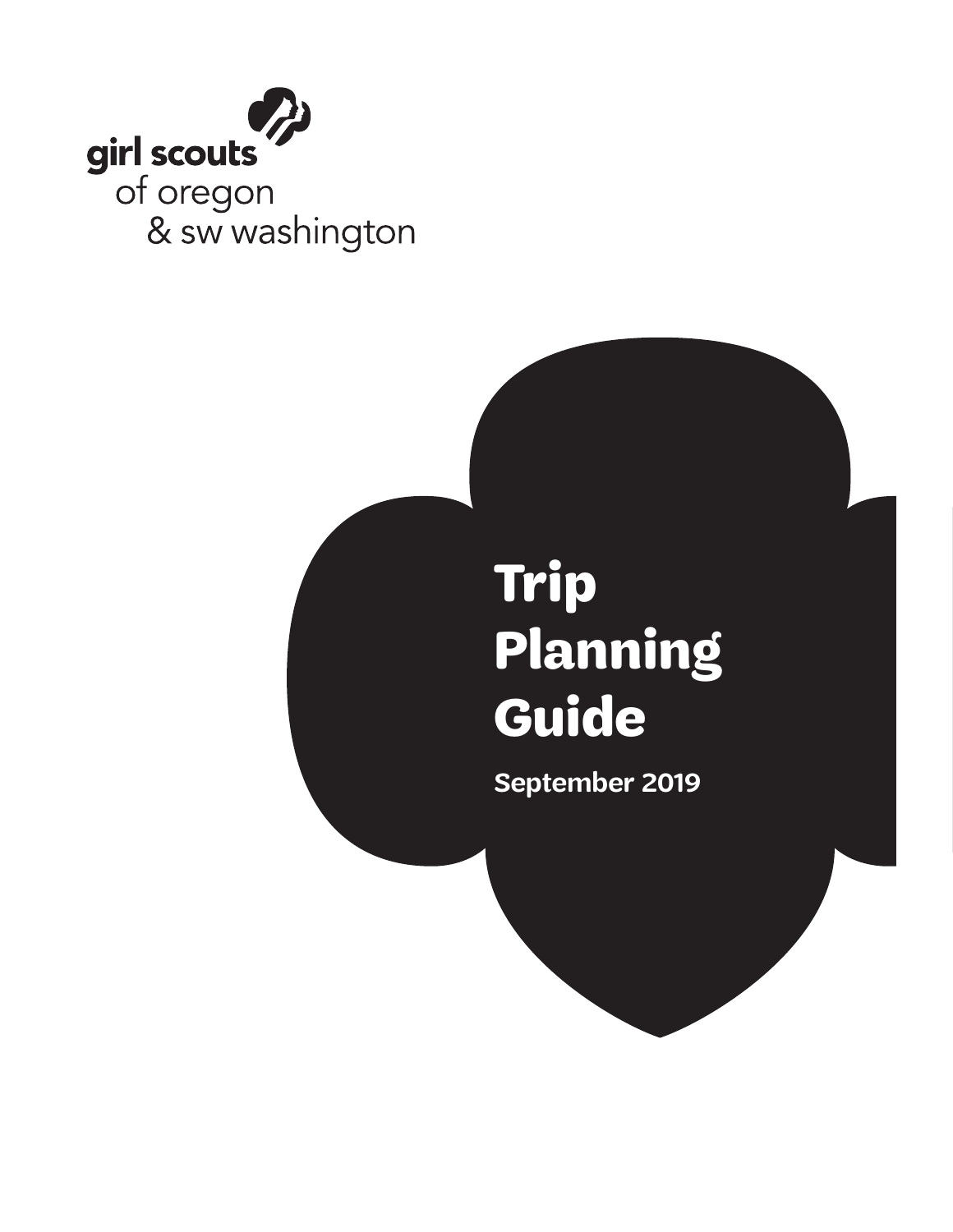# Trip Planning 101

This guide is intended to offer clear information about how to plan a successful, girl-led and progressive trip with your troop. You'll find the basic steps and important info to help you and your girls plan your trip along with many helpful resources as links for you to reference as needed.

#### Training Requirements

Attending training as a leader before planning trips with girls introduces you to the skills to guide girls through planning their own travel. Training will also give you materials you can reference while planning, and perspective about what type of travel is appropriate for your girls' experience and grade level.

Think ahead to get the training you need in the time frame required for the type of trip you want to take so that your paperwork can be easily approved. Your service unit's event and travel coordinator can talk to you about how to plan all your training and trip planning in advance.

Look at page 5 to see trainings organized by type of trip.

| <b>Course Name</b>               | <b>Required For</b>                                                                                                                   | <b>Time Frame</b>                                                                                                |  |
|----------------------------------|---------------------------------------------------------------------------------------------------------------------------------------|------------------------------------------------------------------------------------------------------------------|--|
| <b>Grade Level</b><br>Trainings* | All troop leaders                                                                                                                     | Within three (3) months of receiving a<br>troop number                                                           |  |
| Day Trips*                       | At least one adult volunteer attending<br>a day trip or short outing                                                                  | At least two (2) months prior to a<br>planned outing                                                             |  |
| Indoor<br>Overnights*            | At least one adult volunteer attending<br>an indoor overnight trip**                                                                  | At least three (3) months prior to an<br>outing                                                                  |  |
| Outdoor<br>Skills*               | At least one adult volunteer attending<br>a camping trip                                                                              | At least six (6) months prior to an<br>outing                                                                    |  |
| Extended<br>Travel*              | At least one adult volunteer attending a trip of<br>four or more nights or more than 200 miles<br>outside of the council jurisdiction | At least six (6) months prior to an<br>outing. Not required before submitting<br>an extended travel application. |  |

\*Check pre-requisites online.

\*\*An indoor overnight trip is defined as staying overnight in an enclosed structure with running water, heat, toilets, kitchen facilities or a restaurant, and phone/cell coverage. Outdoor Skills training is required when missing any of the above amenities, or for cooking with fire.

#### **Certifications**

For some activities, one adult needs a certification. For example, if girls want to swim, there needs to be certified lifeguard present. Going kayaking? One adult needs Small Craft Safety training. Questions? Check out Safety Activity Checkpoints for all requirements for the activity your girls are interested in doing.

#### Trip Support

While there's lots of helpful information in this guide, you can access additional support from your service unit's event and travel coordinator or Program department staff. You can email questions to activities@girlscoutsosw.org.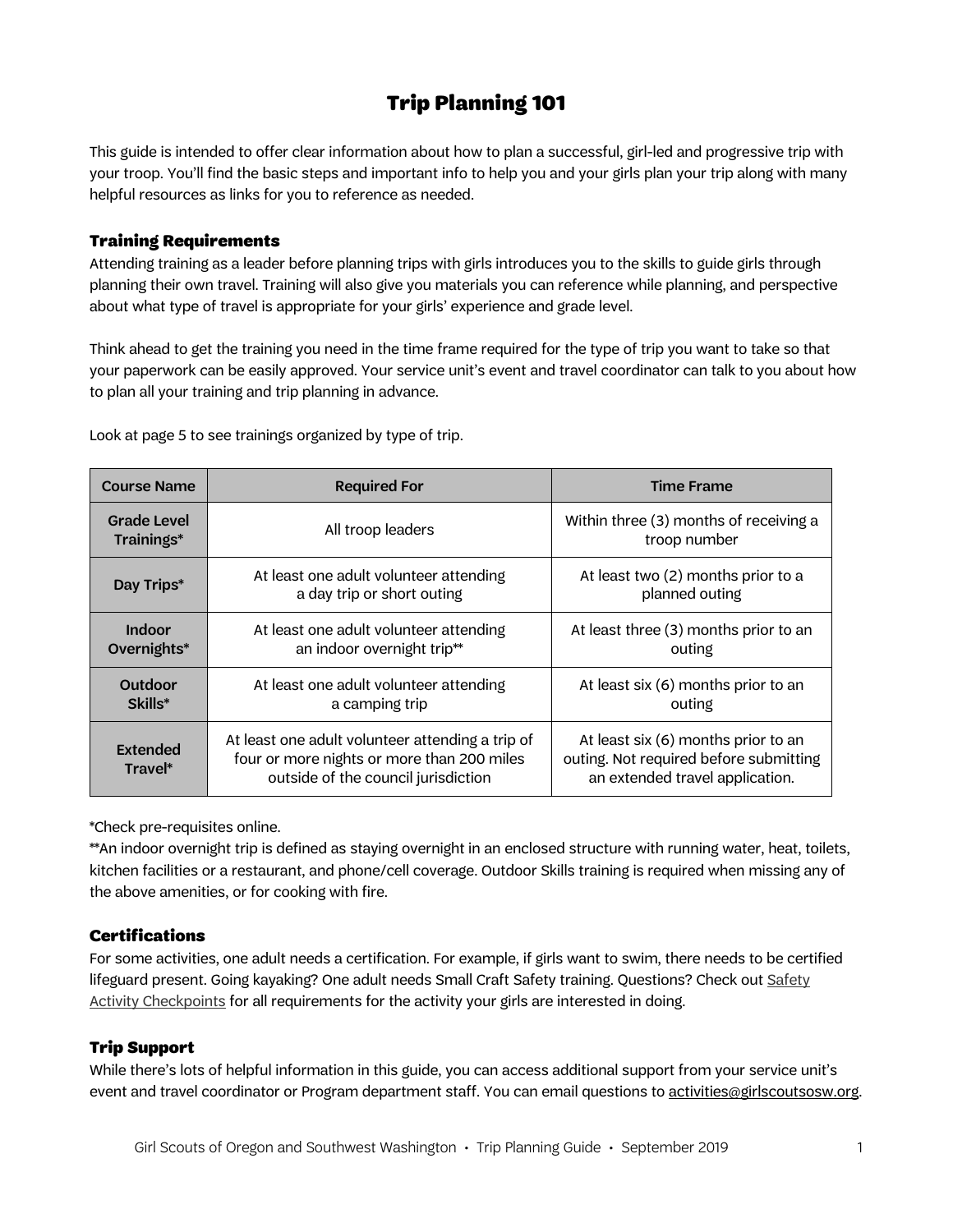#### Trip Planning Steps\*

- 1. Start with Girl Scout programming and girl planning (see "The Basics" below).
- 2. Create a timeline for planning your trip.
- 3. Create a budget (see budget planning worksheet on Page 6).
- 4. Secure site/location.
- 5. Submit a Trip Planning Summary (form #119a) to your event and travel coordinator to notify the service unit of your planned trip and to get approval for the type of trip, activities, and grade levels involved. Note: You do not need a finalized roster to submit this form!
- 6. Purchase additional insurance if needed (see Page 5).
- 7. Create a schedule for your trip.
- 8. Purchase or order needed supplies.
- 9. Submit your Training and Roster Verification (form #199b) to your service unit data specialist no later than two weeks before your trip to get your trainings and roster verified.
- 10. Go on your trip!
- 11. Evaluate your trip with your girls.

\*Check out Pages 16-20 in the Outdoor Resource Guide Part 1 for more planning info (you'll receive this guide in your Day Trips training).

## The Basics

Involve the following basic concepts when planning your trip with your girls to ensure that you are following the Girl Scout mission and preparing for a successful trip.

#### Girl Scout Programming

Each trip needs to have a Girl Scout program purpose! Will you be working on a badge or Journey? Practicing leadership skills? Participating in Girl Scout traditions? Plan your trip with programming in mind to ensure that your girls are getting a quality Girl Scout Leadership Experience. And document those activities in your Trip Planning Summary, form #119a.

#### Progression

Progression is an important concept in Girl Scout programs, as we want to make sure that girls are having experiences that build skills and confidence as they bridge from grade level to grade level. This is especially true with trips. Leaders should be sure that troop trips are appropriate for the experience and grade level of girls traveling together. As the girls gain skills and experience, they also have the opportunity to practice their leadership skills by participating in trip planning and execution.

#### Girl Led

The Girl Scout Leadership Experience enables girls to discover themselves, connect with others and take action to make the world a better place. Adult support in trip planning will depend upon the age or grade level of your girls. Younger girls will likely need adult support to draft a loose framework but they can help fill in ideas and activities. As they grow in skills and experience, they can take over more and more of the trip responsibilities and tasks. Involving girls in the planning and execution allows them to empower themselves, encourages cooperative learning, and promotes fun and friendship.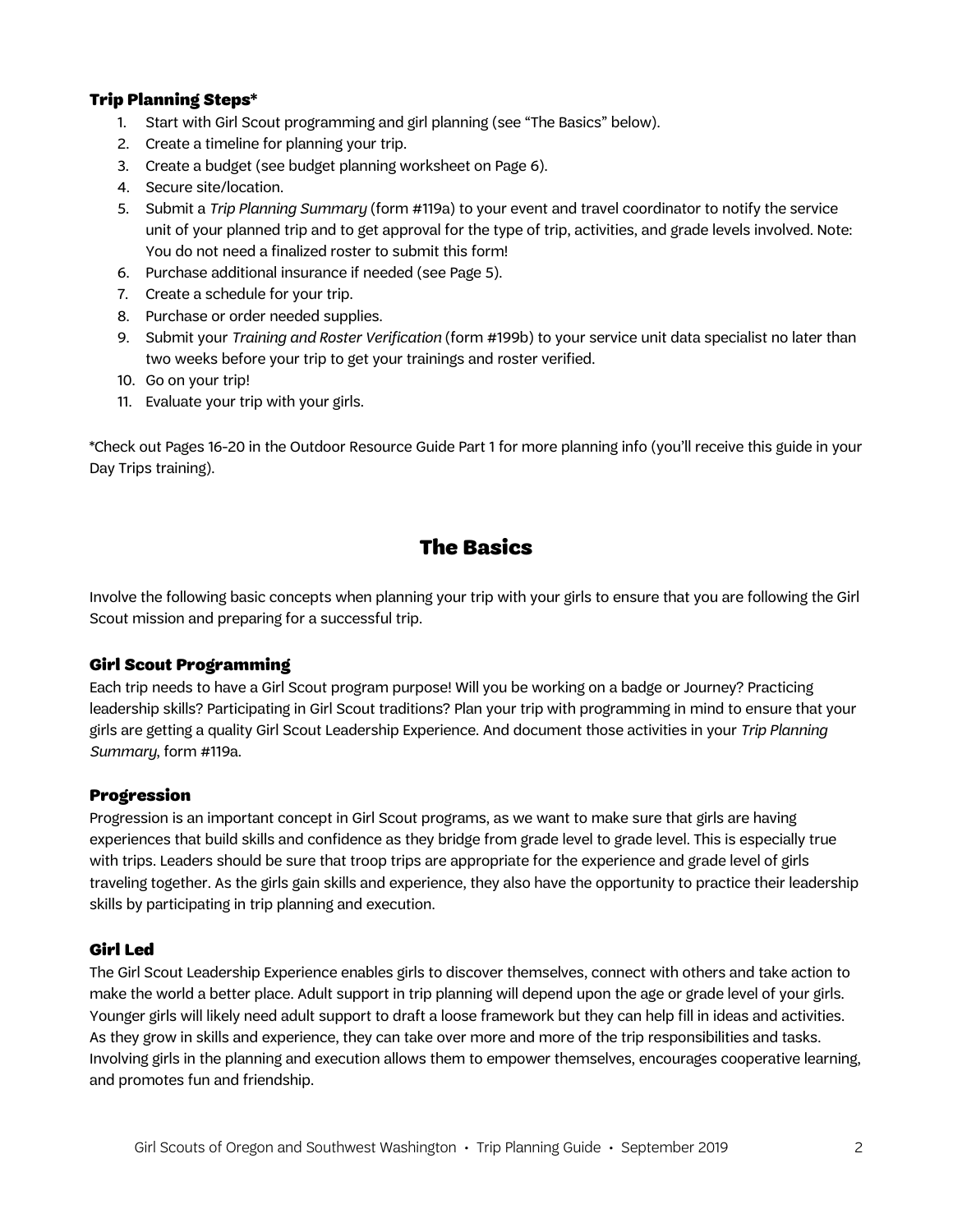#### Girl Led, Con't.

Be sure the concept of "girl led" extends further than "the girls wanted it." Girl Scout Brownies may want to go to Disneyland, but they will not have the skills to plan, prepare and take themselves on the trip. Take note if your plan requires all of the parents to come along. That can be an indicator that the girls are not yet ready to carry out their own plans. Ask yourself what they are currently capable of and work with them to develop their skills. While Disneyland may be beyond what those Brownies can realistically do, maybe they can plan an indoor overnight at a leader's house, planning, packing, thinking about meals, and choosing what activities they want to do. This will help them develop their leadership skills and grow their confidence!

Lift up the Girl Scout Leadership Experience at every opportunity in your planning, but limit your role to facilitating the girls' brainstorming and planning, never doing the work for them. Share your ideas and insight, ask tough questions when you have to, and support all their decisions with enthusiasm and encouragement!

#### Being Inclusive

An inclusive trip is one that was planned to make everyone, including girls who experience disabilities, feel welcome! In planning, put the girl first. Every girl has something to bring to the table. Every girl has feelings and wants to have friends, learn new things, go places and have fun. It's also perfectly acceptable for a girl's caregiver to come with her on your trips if an extra adult is needed to support her experience.

#### Questions to Review

- How are girls involved in the planning?
- Can girls lead themselves through their plan?
- How does progression impact your planning?
- What skills and abilities do girls independently need to demonstrate that will indicate they are ready?

### Health, Safety and Insurance

#### Safety

You, as the adult leader, are responsible for complying with all the safety standards that apply to the trip. This responsibility cannot be delegated. All forms and safety guidelines are truly to protect the safety of the girls. This can be accomplished by ensuring:

- Leaders, Friends & Family Volunteers, and girls are registered annually and are adhering to the most current Council Volunteer Policies and Procedures (including background checks and training requirements).
- Adherence to the guidelines in *Volunteer Essentials* and *Safety Activity Checkpoints* (girl-adult ratios, activity standards, etc.); working with the service unit event and travel coordinator to ensure following all policies, procedures and laws.
- Girls are taught safety awareness, first aid skills and how to make activity decisions based on *Volunteer* Essentials and Council Volunteer Policies and Procedures and self-government skills so that they learn to work as a team and become responsible for their own well-being.
- Parents are informed of troop/group activities and are involved in troop/group support.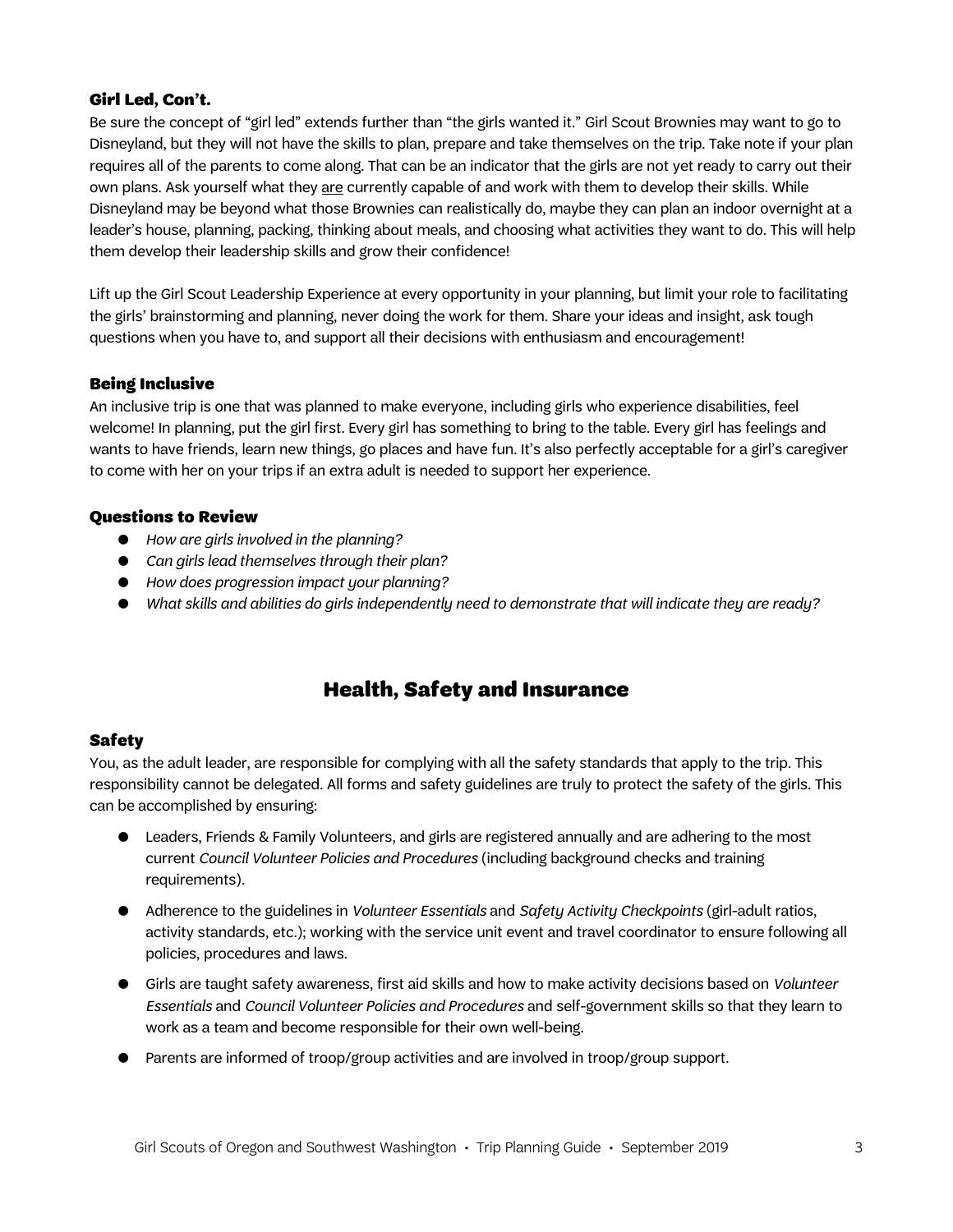- Required approval is obtained for travel and money-earning activities.
- Girls have had the appropriate experiences, building progression, to participate in the trip.
- Permission slips are obtained from participants and held by the leader and driver during the course of the trip.

#### Money Handling

Girls should be involved in creating the budget and managing the money during the trip. Please refer to Volunteer Essentials for specifics on how group finances work.

See the budget planning worksheet on Page 6.

#### **Insurance**

Basic insurance for every registered Girl Scout girl and adult is insurance to cover injuries (not illnesses) during approved Girl Scout programming. It is a "secondary" insurance, covering those expenses not covered by the family insurance of the registered girl or adult.

#### Extended Insurance

Extended insurance must be purchased for any trip lasting three nights or more, as well as international trips. If a trip lasts more than two nights, the entire event is excluded from the basic plan, including traveling to and from your destination. Medical insurance is available to cover illness at an additional fee. Contact the GSOSW Portland Service Center (1-800-338-5248 or 503-977-6800) for purchasing information, costs and deadlines.

#### Emergency Procedures

Procedures to be followed in the event of a serious accident, emergency or fatality:

- 1. First adult Give priority attention to providing care to the injured person.
- 2. Second adult Call 911 to secure police, ambulance, fire, etc.
- 3. Call Girl Scouts of Oregon and Southwest Washington's (GSOSW) 24-hour emergency number: 1-800-626-6543
- 4. Give YOUR name, troop number, exact location and phone number where you can be reached.
- 5. Stay by the phone until you receive a return call from a Girl Scout representative. That individual will guide you and secure additional assistance as needed. If you cannot stay by the phone, leave all important information with the answering service (such as who, what, where, when, and how to get a hold of you).
- 6. Work with emergency personnel. **Do not speak to the media.** Refer all media inquiries (press, radio, TV) to GSOSW by emailing communications@girlscoutsosw.org and calling 1-800-338-5248.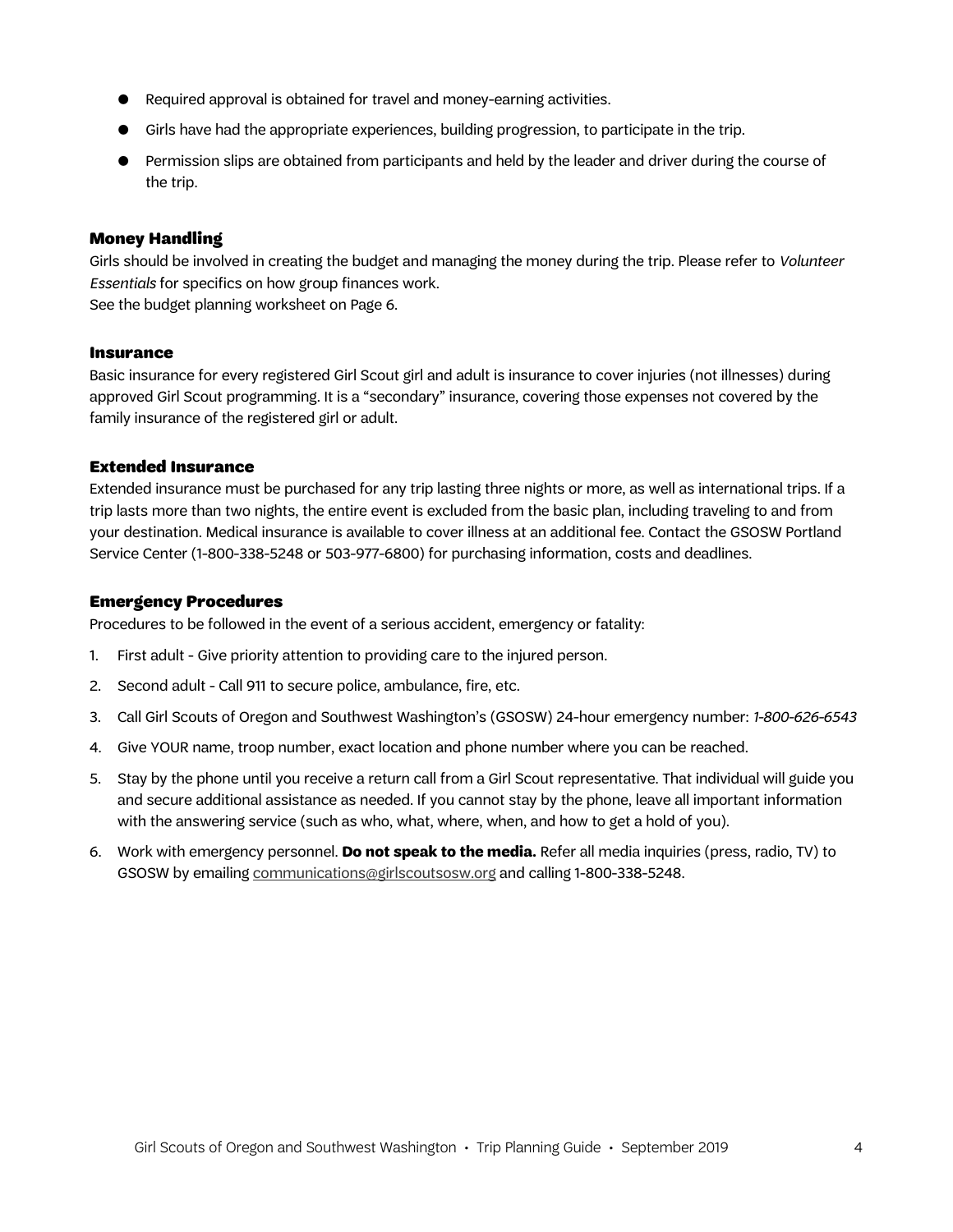## Approval from Girl Scouts of Oregon and Southwest Washington

Troops must receive approval for all Girl Scout overnight travel and high-risk activities from GSOSW prior to making any purchases towards the trip.

Submit a Trip Planning Summary (form #119a) to your event and travel coordinator to notify the service unit of your planned trip and to get approval for the type of trip, activities, and grade levels involved. Note: You do not need a finalized roster to submit this form! **Please submit this form as soon as you and your girls start planning the trip.** 

Submit your Training and Roster Verification (form #119b) to your service unit data specialist no later than two weeks before your trip to get your trainings and roster verified.

Type of trip:

- 1. Day Trips with High-Risk Activities For one-day, high-risk activities (i.e. requires use of an approved outfitter).
- 2. Indoor Sleeping Overnights For indoor overnights, which includes cooking indoors (using a kitchen) or eating at a restaurant, and flush toilets.
- 3. Cabin Camping, Outdoor Overnights This includes campground camping (tent or rustic cabin/yurts). Also includes building or cooking over a fire OR if any of these amenities are missing: water, heat, toilets, lights, kitchen facilities and cell service.
- 4. Backpacking, Primitive Site Camping Heading away from the campground and farther out into the wild. This includes camping at a primitive site and/or on an overnight backpacking trip of up to three (3) nights.
- 5. Extended Travel Trips lasting more than 4 nights or for a distance of more than 200 miles outside of council boundaries. Email forms to travel@girlscoutsosw.org for approval.

| <b>Form Name</b>                                                                                                | Form #                     | <b>Type of Trip/Activity</b>                                                                                        | <b>Training</b>                                                                                                                  |
|-----------------------------------------------------------------------------------------------------------------|----------------------------|---------------------------------------------------------------------------------------------------------------------|----------------------------------------------------------------------------------------------------------------------------------|
| Trip Planning Summary,<br><b>Training and Roster</b><br>Verification                                            | Form #119a<br>and $\#119b$ | Day Trips with High-Risk<br><b>Activities</b>                                                                       | First Aid/CPR, Day Trips                                                                                                         |
| Trip Planning Summary,<br><b>Training and Roster</b><br>Verification                                            | Form #119a<br>and $\#119b$ | Indoor Overnights                                                                                                   | First Aid/CPR, Day Trips, Indoor<br>Overnights                                                                                   |
| Trip Planning Summary,<br><b>Training and Roster</b><br>Verification                                            | Form #119a<br>and $\#119b$ | Cabin Camping/Outdoor<br>Overnights                                                                                 | First Aid/CPR, Day Trips, Indoor<br>Overnights, Outdoor Skills,<br>Wilderness First Aid (if applicable)                          |
| Trip Planning Summary,<br><b>Training and Roster</b><br>Verification                                            | Form #119a<br>and #119b    | Backpacking, Primitive Site<br>Camping                                                                              | First Aid/CPR, Day Trips, Indoor<br>Overnights, Outdoor Skills,<br>Wilderness First Aid (if applicable)                          |
| <b>Extended Travel-Intent</b><br>to Travel Notification,<br><b>Extended Travel - Travel</b><br>Planning Summary | Form #121a<br>and $\#121b$ | Any trip lasting more than 4<br>nights or for a distance of<br>more than 200 miles outside<br>of council boundaries | First Aid/CPR, Day Trips, Indoor<br>Overnights, Extended Travel<br>(Outdoor Skills and/or Wilderness<br>First Aid if applicable) |